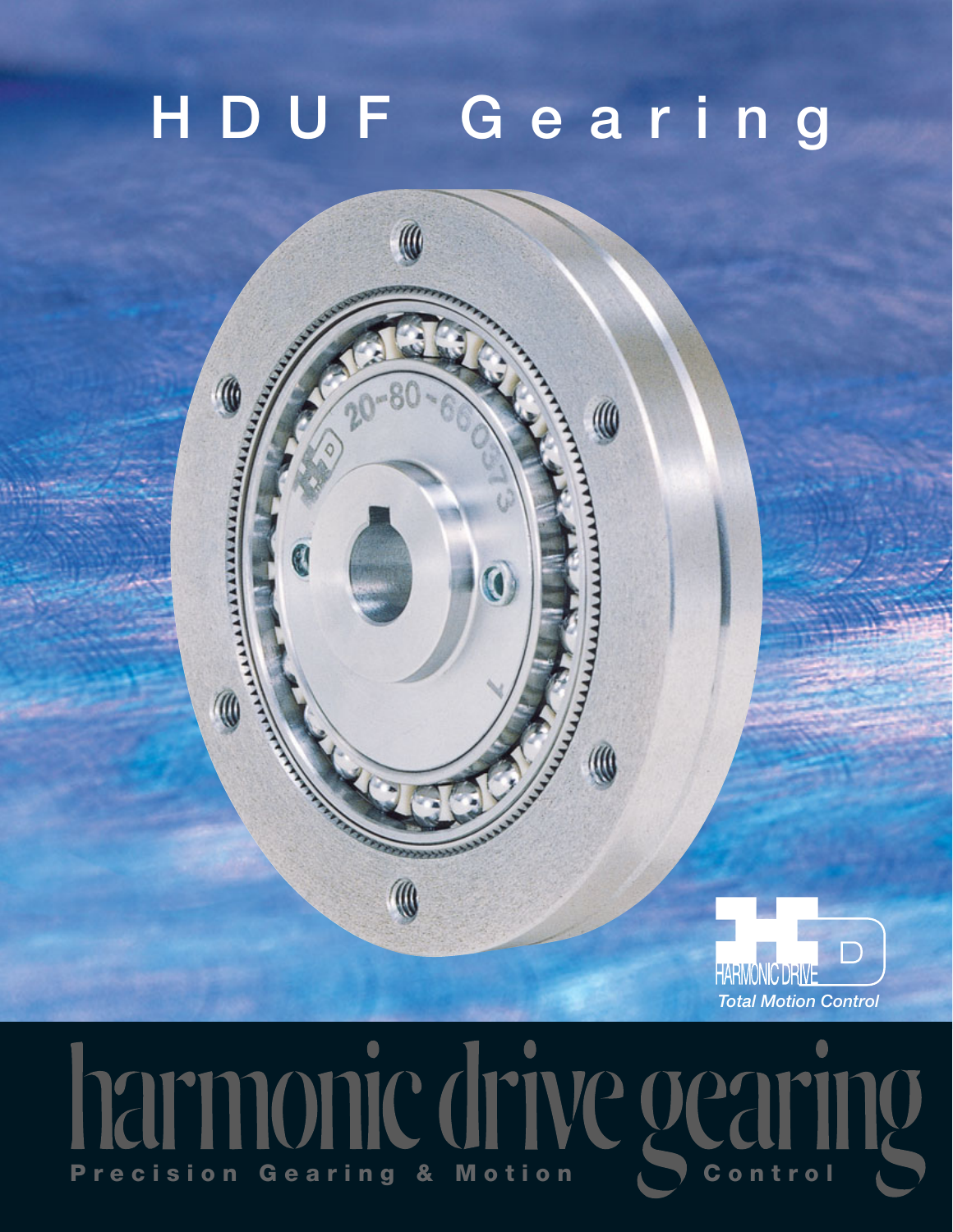#### *Contents*

| No-Load Running Torque, Starting Torque, |  |
|------------------------------------------|--|

### *Compact, High Ratio, In-Line Gearing*

Harmonic Drive HDUF "Pancake" type component set offers the designer high ratio, in-line mechanical power transmissions in extremely compact configurations. The component set consists of four elements: the Wave generator, an elliptical bearing assembly; the Flexspline, a non-rigid ring with external teeth; and the Circular Spline and the Dynamic Spline, rigid internal gears.

Rotation of the Wave Generator imparts a rotating elliptical shape to the Flexspline causing progressive engagement of its external teeth with the internal teeth of the Circular Spline and the Dynamic Spline. The fixed Circular Spline has two more teeth than the Flexspline, thereby imparting relative rotation to the Flexspline at a reduction ratio corresponding to the difference in the number of teeth. With the same number of teeth, the Dynamic Spline rotates with and at the same speed as the Flexspline.

#### *The Basic Component Set*



- 1) The Wave generator (WG) is a thin raced bearings assembly fitted onto an elliptical plug, and normally is the rotating input member.
- 2) The Flexspline (FS) is a non-rigid ring with external teeth on a slightly smaller pitch diameter than the Circular Spline. It is fitted over and is elastically deflected by the Wave Generator.
- 3) The Circular Spline (CS) is a rigid ring with internal teeth, engaging the teeth of the Flexspline across the major axis of the Wave Generator.
- 4) The Dynamic Spline (DS) is a rigid ring having internal teeth of same number as the Flexspline. It rotates together with the Flexspline and serves as the output member. It is identified by chamfered corners at its outside diameter.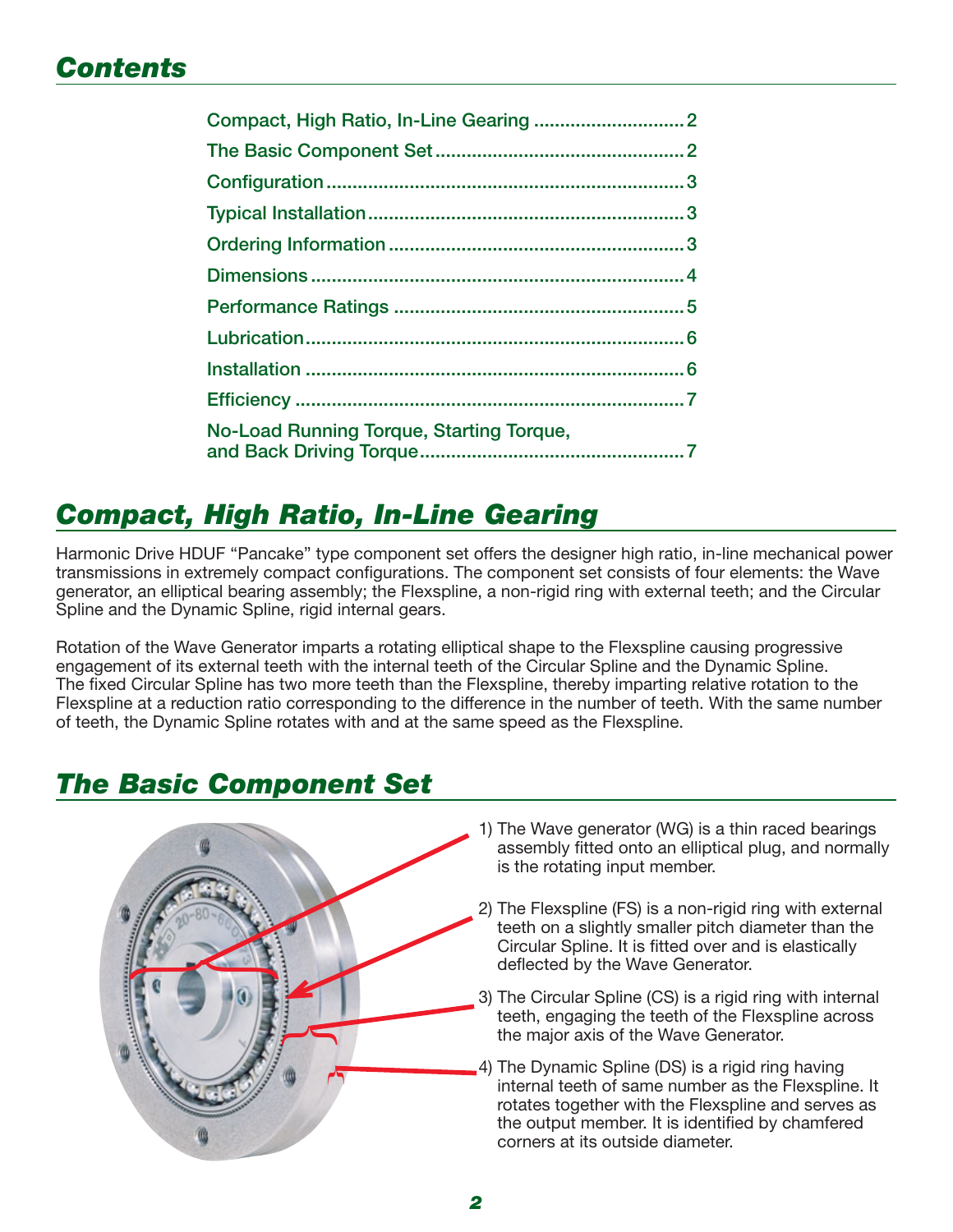### *Confi gurations*



#### **1) Reduction Gearing** WG Input

CS Fixed DS Output Ratio as listed Input and output in opposite direction.



#### **2) Reduction Gearing**

 $R+1$ 

WG Input CS Output DS Fixed

Ratio 1

**Output** 

Output Input



Input and output in same direction.

## *Typical Installation*

HDUF "pancake" type component sets are easier to use than conventional gearing. All that is required is suitable bearing support for the input and output shaft, and a means of fixing the circular spline against rotation.

The simplicity of HDUF component sets is demonstrated in the typical arrangements shown below.

- 1. Wave Generator
- 2. Flexspline
- 3. Circular Spline
- 4. Dynamic Spline
- 5. Motor
- 6. Input Shaft or Motor Shaft
- 7. Output Shaft



### *Ordering Information*



Output Input

#### **4) Differential**

WG Control Input

CS Main-drive Input

DS Main-drive Output

Numerous differential functions can be obtained by combinations of speeds and rotations on the three shafts.

Input and output in same direction.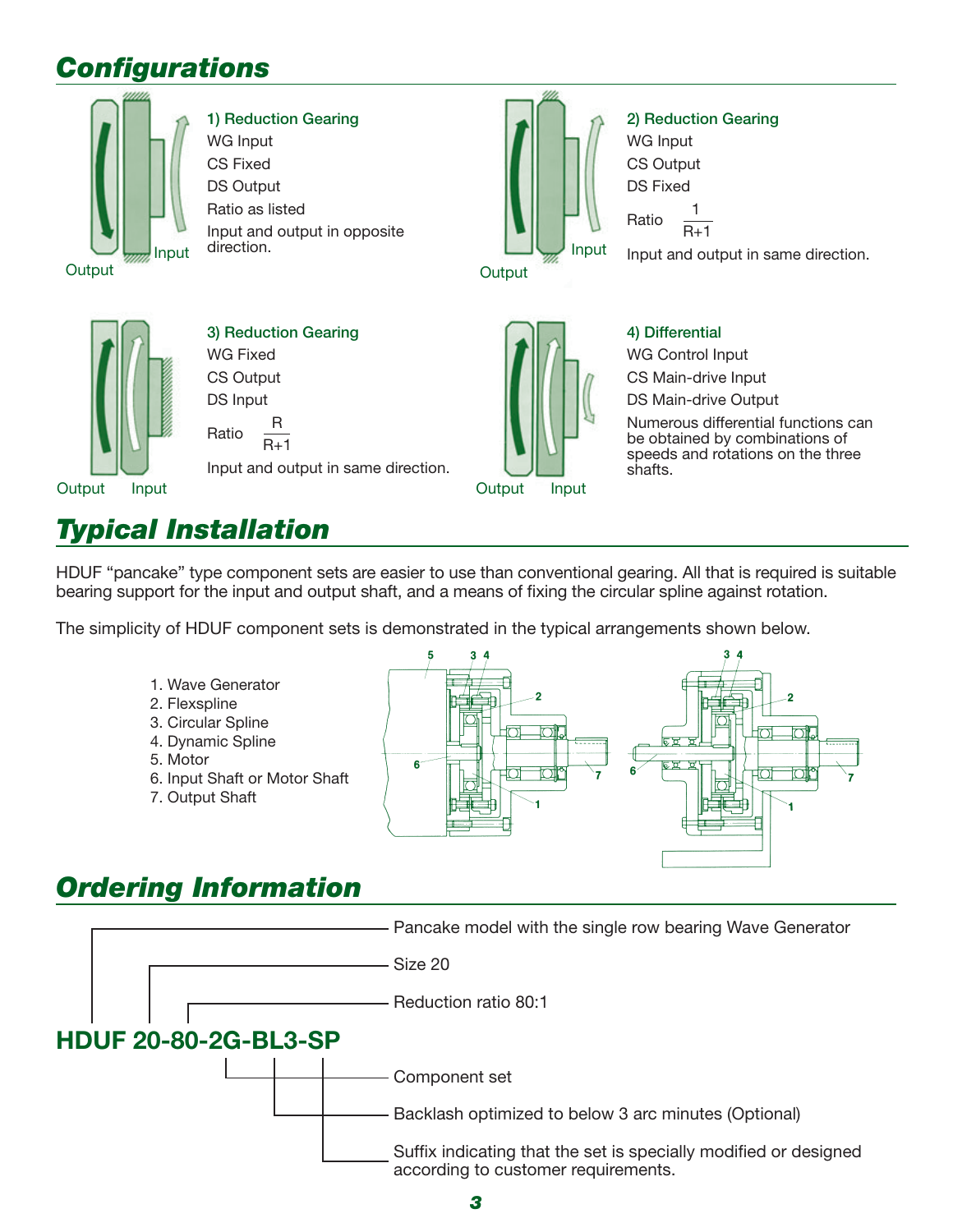### *Dimensions*









| <b>HDUF</b> | A                            | B  | C.  |      |                                            |            | F <sub>1</sub> |     |                |                    |    | w          | $\mathbf{z}$ |     | M   | N   | X   | $\checkmark$ | Wt  |     |
|-------------|------------------------------|----|-----|------|--------------------------------------------|------------|----------------|-----|----------------|--------------------|----|------------|--------------|-----|-----|-----|-----|--------------|-----|-----|
|             | (g7)                         |    |     |      | н<br>Е<br>G<br>F <sub>1</sub><br>D<br>(H7) | <b>Max</b> | (JS9)          | ĸ   |                |                    |    |            |              | lb  | kgf |     |     |              |     |     |
| 14          | $50 - 0.009$                 | 5  | 0.5 | 10.5 | 15.0                                       | 3.75       | 0.75           | 44  | M <sub>3</sub> | $6^{+0.012}_{0}$   | 8  |            |              | 29  | 14  | –   | 0.2 | 1.0          | 0.2 | 0.1 |
| 20          | 70-0.010                     | 6  | 0.5 | 12.5 | 11.4                                       | 0.95       | 2.05           | 60  | M4             | $9^{+0.015}_{0}$   | 12 | $3*0.0125$ | 10.4         | 42  | 20  | _   | 0.2 | 1.0          | 0.2 | 1.0 |
| 25          | $85 - 0.012$                 | 8  | 0.5 | 16.5 | 12.8                                       | 0.35       | 3.35           | 75  | M <sub>5</sub> | $14^{+0.018}_{0}$  | 15 | $5*0.0150$ | 16.3         | 53  | 26  | 0.9 | 0.2 | 1.5          | 1.1 | 0.5 |
| 32          | 110 $-0.012$                 | 10 | 0.5 | 20.5 | 15.6                                       | 0.95       | 3.95           | 100 | M <sub>6</sub> | $14^{+0.018}_{0}$  | 15 | $5*0.0150$ | 16.3         | 69  | 26  | 0.8 | 0.2 | 1.5          | 2.2 | 1.0 |
| 40          | $135 \tcdot 0.014 \t{.0054}$ | 13 |     | 27.0 | 19.4                                       | 1.80       | 5.80           | 120 | M <sub>8</sub> | $14^{+0.018}_{0}$  | 20 | $5*0.0150$ | 16.3         | 84  | 32  | 1.2 | 0.4 | 2.0          | 4.0 | 1.8 |
| 50          | 170-0.054                    | 16 |     | 33.0 | 23.2                                       | 2.90       | 6.90           | 150 | M10            | $19^{+0.021}_{-0}$ | 20 | $6*0.0150$ | 21.8         | 105 | 32  | 1.1 | 0.4 | 2.0          | 6.4 | 2.9 |

Maximum housing I.D. for Flexspline axial containment is L. The surface hardness in the region where the Flexspline abuts the housing is recommended to be HRC 29–34.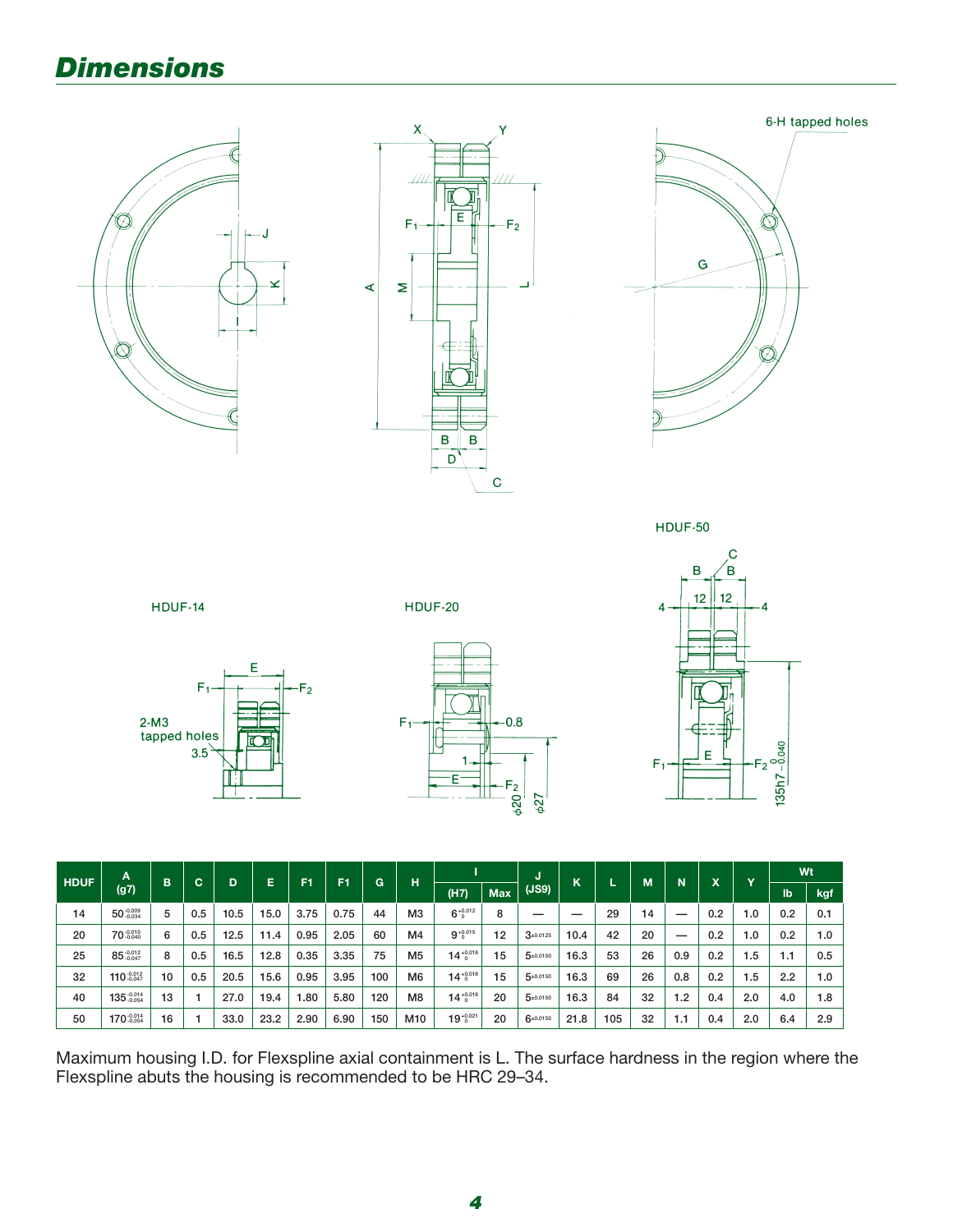### *Performance Ratings*

|             |              | <b>Torque Rating***</b> |       |           |         |        |         |           |                  |           |       |           |         |           |         |               |               |
|-------------|--------------|-------------------------|-------|-----------|---------|--------|---------|-----------|------------------|-----------|-------|-----------|---------|-----------|---------|---------------|---------------|
| <b>HDUF</b> | <b>Ratio</b> |                         |       |           |         |        |         |           | Input speed, rpm |           |       |           |         |           |         | <b>Torque</b> | Max.** Output |
|             |              |                         | 4000  | 3500      |         | 3000   |         | 2500      |                  | 2000      |       | 1000      |         | 500       |         |               |               |
|             |              | Nm                      | Ib-in | <b>Nm</b> | lb-in   | Nm     | $Ib-in$ | <b>Nm</b> | $Ib-in$          | <b>Nm</b> | Ib-in | <b>Nm</b> | $Ib-in$ | <b>Nm</b> | $Ib-in$ | <b>Nm</b>     | $Ib-in$       |
|             | 88           | 3.8                     | 34    | 4.0       | 35      | 4.2    | 37      | 4.5       | 40               | 5         | 42    | 6.2       | 55      | 7.7       | 68      | 12            | 104           |
| 14          | 100          | 4.6                     | 40    | 4.8       | 42      | 5.1    | 45      | 5.4       | 48               | 6         | 52    | 7.3       | 65      | 9.3       | 82      | 15            | 130           |
|             | 110          | 4.6                     | 40    | 4.8       | 42      | 5.1    | 45      | 5.4       | 48               | 6         | 52    | 7.3       | 65      | 9.3       | 82      | 15            | 130           |
|             | 80           |                         |       | 14        | 120     | 14     | 120     | 15        | 130              | 16        | 147   | 20        | 180     | 20        | 180     | 26            | 230           |
| 20          | 100          |                         |       | 17        | 156     | 18     | 156     | 20        | 174              | 21        | 190   | 24        | 210     | 24        | 210     | 34            | 300           |
|             | 128          |                         |       | 20        | 174     | 20     | 174     | 21        | 190              | 23        | 210   | 24        | 210     | 24        | 210     | 43            | 380           |
|             | 160          |                         |       | 20        | 174     | 20     | 174     | 21        | 190              | 23        | 210   | 24        | 210     | 24        | 210     | 50            | 440           |
|             | 80           |                         |       | $26*$     | 230*    | 26     | 230     | 28        | 250              | 28        | 250   | 29        | 350     | 39        | 350     | 51            | 450           |
| 25          | 100          |                         |       | $29*$     | 256*    | 33     | 295     | 36        | 320              | 36        | 320   | 49        | 430     | 52        | 460     | 68            | 600           |
|             | 120          |                         |       | $29*$     | 256*    | 33     | 295     | 36        | 320              | 36        | 320   | 49        | 430     | 61        | 540     | 80            | 710           |
|             | 160          |                         |       | $29*$     | 256*    | 33     | 295     | 36        | 320              | 36        | 320   | 49        | 430     | 61        | 540     | 86            | 760           |
|             | 78           |                         |       | 58*       | $513*$  | 58*    | $513*$  | 58        | 510              | 63        | 550   | 75        | 670     | 75        | 670     | 98            | 870           |
| 32          | 100          |                         |       | 59*       | 522*    | 59*    | $522*$  | 75        | 670              | 82        | 730   | 98        | 870     | 98        | 870     | 127           | 1130          |
|             | 131          |                         |       | $59*$     | 522*    | 59*    | 522*    | 75        | 670              | 82        | 730   | 98        | 870     | 117       | 1040    | 186           | 1650          |
|             | 157          |                         |       | 59*       | 522*    | 59*    | $522*$  | 75        | 670              | 82        | 870   | 98        | 870     | 117       | 1040    | 215           | 1910          |
|             | 80           |                         |       | $117*$    | 1040*   | $117*$ | 1040*   | $117*$    | 1040*            | 117       | 1040  | 147       | 1300    | 147       | 1300    | 196           | 1940          |
|             | 100          |                         |       | $127*$    | $1125*$ | $127*$ | 1125*   | $127*$    | 1125*            | 157       | 1390  | 186       | 1650    | 186       | 1650    | 255           | 2250          |
| 40          | 128          |                         |       | $127*$    | $1125*$ | $127*$ | 1125*   | $127*$    | 1125*            | 166       | 1470  | 206       | 1820    | 235       | 2080    | 314           | 2880          |
|             | 160          |                         |       | $127*$    | $1125*$ | $127*$ | 1125*   | $127*$    | 1125*            | 166       | 1470  | 206       | 1820    | 274       | 2430    | 353           | 3120          |
|             | 80           |                         |       | $215*$    | 1900*   | $215*$ | 1900*   | $215*$    | 1900*            | 215       | 1900  | 265       | 2340    | 265       | 2340    | 353           | 3120          |
|             | 100          |                         |       | $245*$    | 2170*   | $245*$ | 2170*   | $245*$    | 2170*            | 284       | 2520  | 353       | 3120    | 353       | 3120    | 460           | 4080          |
| 50          | 120          |                         |       | $245*$    | 2170*   | $245*$ | 2170*   | $245*$    | 2170*            | 304       | 2690  | 382       | 3380    | 421       | 3730    | 559           | 4950          |
|             | 160          |                         |       | $245*$    | 2170*   | $245*$ | 2170*   | $245*$    | 2170*            | 304       | 2690  | 382       | 3380    | 480       | 4250    | 666           | 5900          |

| <b>HDUF</b> |            | Max. Input<br>Speed, rpm | <b>Moment of</b><br>Inertia J |           | Backlash arc min.**** |          |  |  |
|-------------|------------|--------------------------|-------------------------------|-----------|-----------------------|----------|--|--|
|             | Oil<br>Lub | Grease<br>$SK-1$         | $kg$ -cm <sup>2</sup>         | $Ib-in^2$ | <b>Optimized</b>      | Non-Opt. |  |  |
| 14          | 6000       | 3600                     | 0.033                         | 0.011     | 3                     | 32       |  |  |
| 20          | 6000       | 3600                     | 0.14                          | 0.048     | 3                     | 32       |  |  |
| 25          | 5000       | 3600                     | 0.36                          | 0.12      | 3                     | 30       |  |  |
| 32          | 4500       | 3600                     | 1.3                           | 0.44      | 3                     | 24       |  |  |
| 40          | 4500       | 3300                     | 3.4                           | 1.2       | 3                     | 24       |  |  |
| 50          | 3500       | 3000                     | 9.9                           | 3.4       | 3                     | 23       |  |  |

\* Thermal limited–50% duty cycle with on time not exceeding 15 minutes.

\*\* This torque is not to be exceeded under any circumstances.

\*\*\* Rating at input speed below 500 rpm is same as for 500 rpm. \*\*\*\* Backlash measured at output with the input locked, maximum value.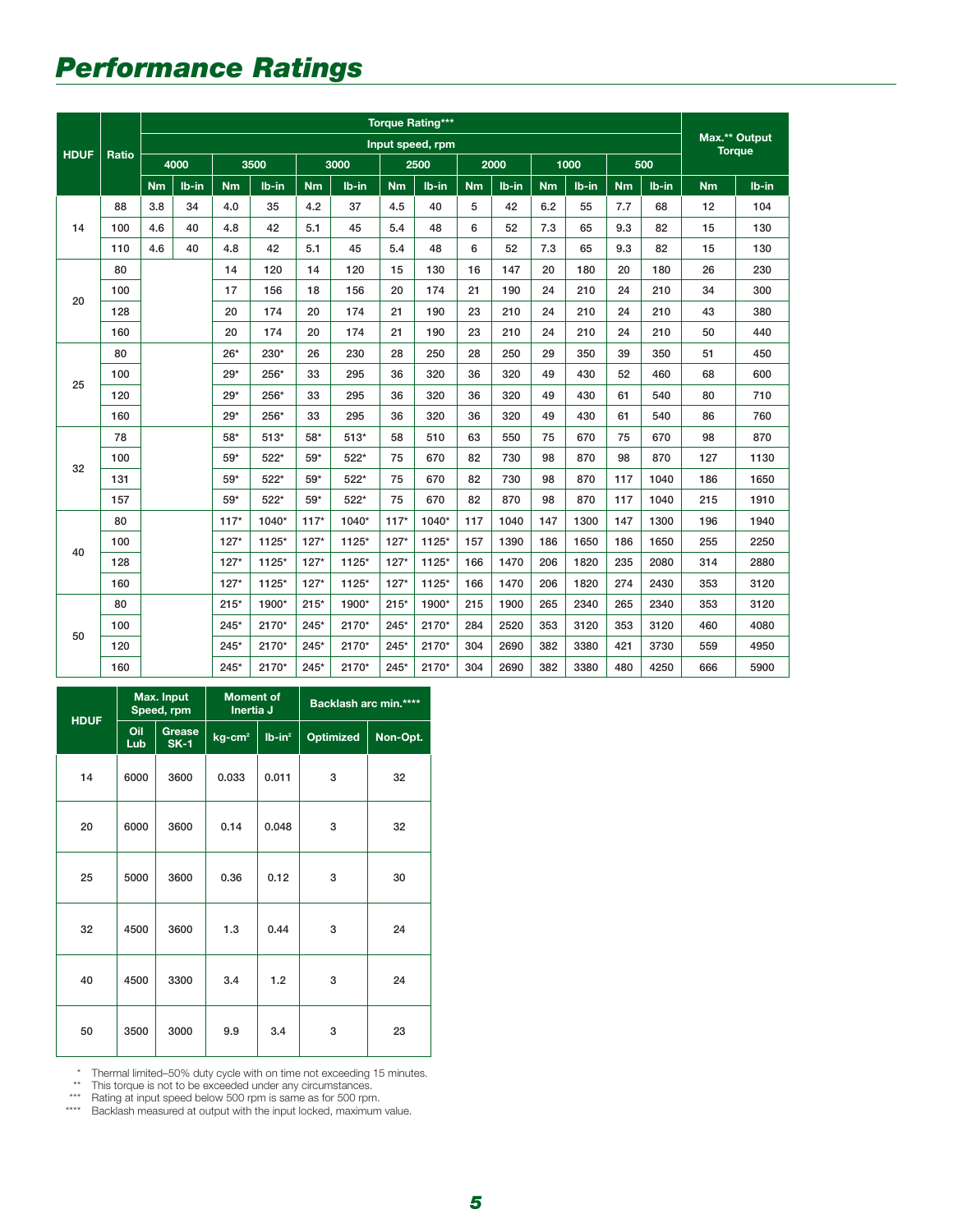Oil lubrication ratings are based on Molub Alloy gear Oil No. 80. See table for recommended oil level and volume for horizontal shaft mounting.

For vertical mounting the recommended level is at the wave generator bearing ball centerline or midpoint of the drive.

| <b>HDUF</b>                      | 14    | 20  | $25 -$                          | 32  | 40  | 50  |      |
|----------------------------------|-------|-----|---------------------------------|-----|-----|-----|------|
| Oil Level Below Drive Centerline | mm    |     | 7.6   12.7   15.2   17.8   23.0 |     |     |     | 30.5 |
| Minimum Oil Volume               | СC    | 50  | 50                              | 100 | 150 | 250 | 500  |
|                                  | fl-oz | 1.5 | 1.5                             | 3   | 5   |     | 16   |

Grease lubricated ratings are based on Harmonic Grease HC-1, which has been specially developed for Harmonic Drive lubrication. Alternate lubricants include Molub Alloy Grease No. 2, Shell Alvania EP 1 and their equivalents.

For retention of grease within the tooth mesh area and the ball bearing, it is recommended that the L dimension (see HDUF Dimensions, page 4) be extended further inward to at least S.



#### *Installation*

The Dynamic Spline is distinguished by its chamfered outer edge. HDUF Component Sets may be operated in any attitude. Recommended installed relationships are shown below:



#### *Housing Tolerance*

|             |       |             |       |       |       |       |       | mm    |
|-------------|-------|-------------|-------|-------|-------|-------|-------|-------|
| <b>HDUF</b> | a     | $\mathbf b$ | c.    | d     | e     |       | g     | h,    |
| 14          | 0.013 | 0.015       | 0.016 | 0.013 | 0.015 | 0.016 | 0.011 | 0.007 |
| 20          | 0.017 | 0.016       | 0.020 | 0.017 | 0.016 | 0.020 | 0.013 | 0.010 |
| 25          | 0.024 | 0.016       | 0.029 | 0.024 | 0.016 | 0.029 | 0.016 | 0.012 |
| 32          | 0.026 | 0.017       | 0.031 | 0.026 | 0.017 | 0.031 | 0.016 | 0.012 |
| 40          | 0.026 | 0.019       | 0.031 | 0.026 | 0.019 | 0.031 | 0.017 | 0.012 |
| 50          | 0.028 | 0.024       | 0.034 | 0.028 | 0.024 | 0.034 | 0.021 | 0.015 |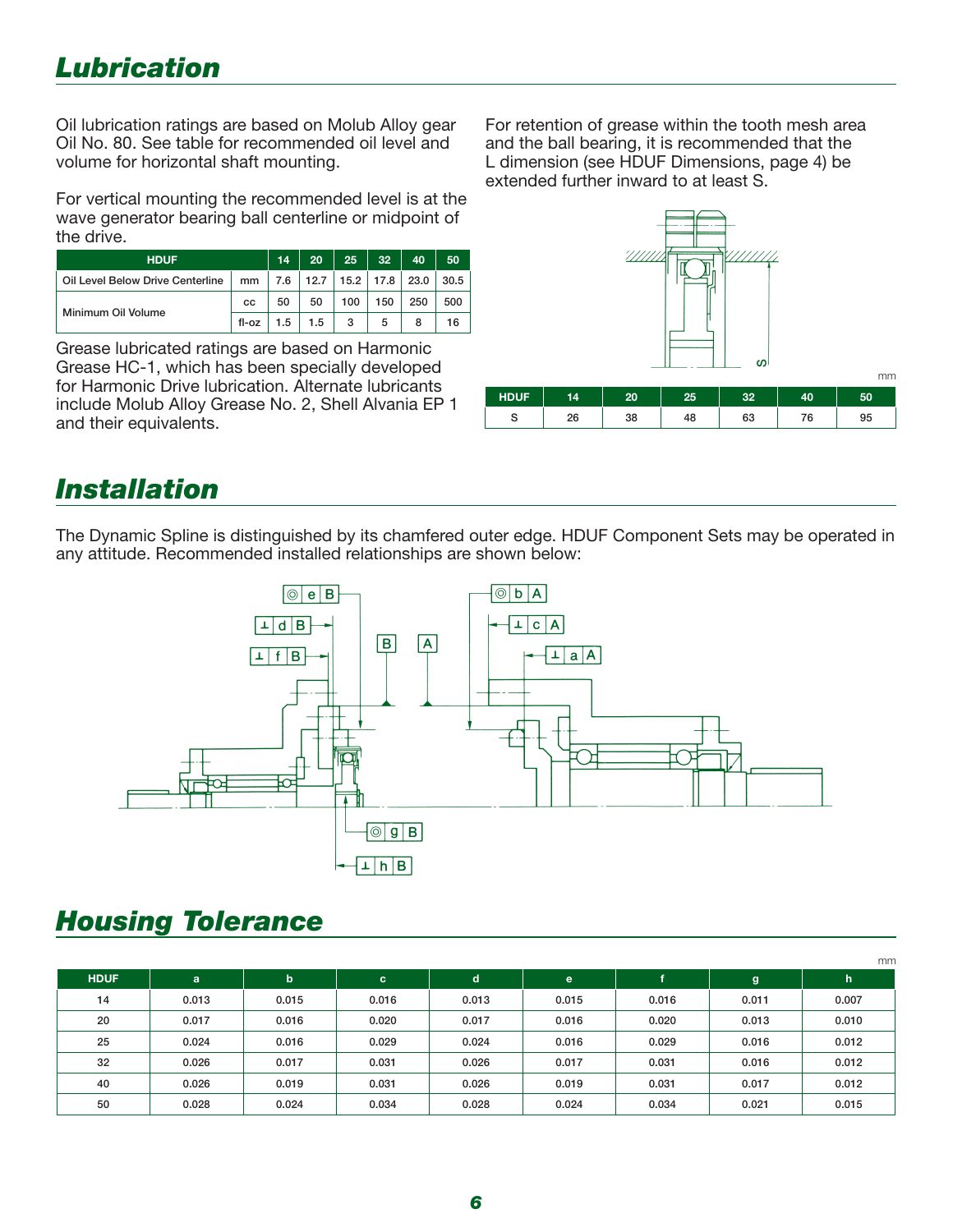### *Effi ciency*

Efficiency varies depending on input speed, ratio, load level, temperature, and type of lubrication. The effects of these factors are illustrated in the curves shown below.

#### **HDUF Efficiency vs. Ratio, Temperature, and Lubricant (At Rated Torque)**







#### *No-Load Running Torque, Starting Torque, and Backdriving Torque*

| <b>HDUF</b>                            |            | 14        | 20        | 25       | 32         | 40        | 50         |
|----------------------------------------|------------|-----------|-----------|----------|------------|-----------|------------|
| <b>NL Running Torque</b><br>@ 1500 rpm | <b>Ncm</b> | $3 - 8$   | $5 - 11$  | $6 - 30$ | $15 - 40$  | $20 - 65$ | $60 - 150$ |
|                                        | oz-in      | $4 - 11$  | $7 - 15$  | $8 - 42$ | $20 - 56$  | $28 - 90$ | $83 - 210$ |
|                                        | <b>Ncm</b> | $0.5 - 3$ | $0.8 - 4$ | $2 - 7$  | $3 - 10$   | $5 - 30$  | $10 - 60$  |
| <b>Starting Torque</b>                 | oz-in      | $0.7 - 4$ | 1~6       | $3 - 10$ | $4 - 14$   | $7 - 42$  | $14 - 83$  |
|                                        | <b>Nm</b>  | $0.8 - 7$ | $2 - 10$  | $3 - 38$ | $4 - 40$   | $8 - 60$  | $20 - 110$ |
| <b>Backdriving Torque</b>              | $Ib-in$    | $6 - 60$  | $17 - 87$ | 26~330   | $35 - 350$ | 70~520    | 170~950    |

Values quoted are based on actual tests with the component sets assembled in housings, and takes into consideration friction resistance of oils seals, and churning of oil.

*Input Speed 3400 rpm*